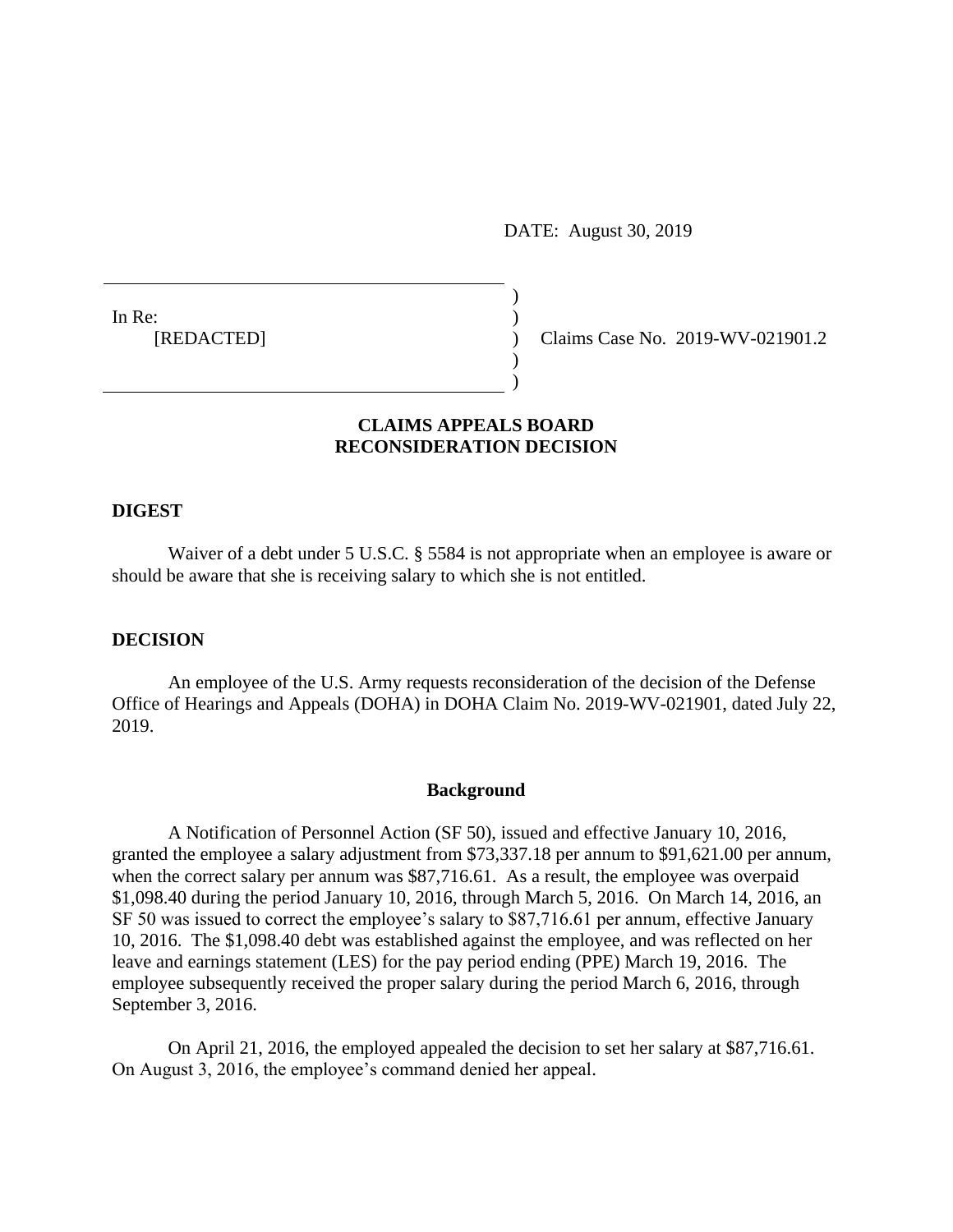On September 13, 2016, an SF 50 was issued erroneously changing the employee's salary from \$87,716.61, back to \$91,621.00, retroactive to January 10, 2016. As a result, during the PPE September 17, 2016, the employee was overpaid \$149.60, and erroneously issued a retroactive salary payment in the amount of \$2,543.20 for the period January 10, 2016, through September 3, 2016. In addition, erroneous salary payments were made to the employee during the period September 18, 2016, through November 13, 2016, resulting in an overpayment in the amount of \$598.40. Therefore, the employee was overpaid in total \$4,389.60 (\$1,098.40 +  $$149.60 + $2,543.20 + $598.40$ .

 The DOHA adjudicator affirmed the Defense Finance and Accounting Service's (DFAS's) recommendation to waive \$1,098.40, which represented the erroneous salary payments the employee received before notification of the error, and deny waiver of the remaining \$3,291.20, the erroneous salary payments she received after notification of the error.

In the employee's request for reconsideration, she seeks waiver of the remaining \$3,291.20 in erroneous salary payments she received during the PPE September 17, 2016, through November 13, 2016. She states that she was not aware that she was receiving erroneous payments during this time. She states that when she noticed changes to her salary in the PPE September 17, 2016, she believed it was because her salary had finally been corrected. She then informed the Inspector General and her union president on October 5, 2016, of the change in her salary. She states that she was not officially notified that she was overpaid until November 15, 2016. She states that even after she was notified, her Civilian Personnel Office was working to recalculate her salary. She states that she was finally notified that her salary would not be recalculated on December 9, 2016. She states that there were multiple errors in establishing her salary that were no fault of her own.

### **Discussion**

Under 5 U.S.C. § 5584, we have the authority to waive the Government's claim for repayment of erroneous payments of pay or allowances to an employee if collection would be against equity and good conscience and not in the best interests of the United States, provided there is no evidence of fraud, fault, misrepresentation, or lack of good faith on the part of the employee. *See* DoD Instruction 1340.23 (Instruction) (February 14, 2006). Waiver is not appropriate when an employee knows, or reasonably should know, that a payment is erroneous. The employee has a duty to notify an appropriate official and to set aside the funds for eventual repayment to the Government, even if the Government fails to act after such notification. *See* Instruction ¶ E4.1.4. In addition, a waiver generally is not appropriate when an employee who receives a significant unexplained increase in pay or allowances, or of any other unexplained payment of pay or allowances, does not attempt to obtain a reasonable explanation from an appropriate official. The employee has a duty to ascertain the reason for the payment and to set aside the funds in the event that repayment should be necessary. *See* Instruction ¶ E4.1.5. A waiver may be inappropriate in cases where an employee questions a payment (which ultimately is determined to be erroneous) and is mistakenly advised by an appropriate official that the payment is proper, if under the circumstances the employee knew or reasonably should have known that the advice was erroneous. *See* Instruction ¶ E4.1.6.